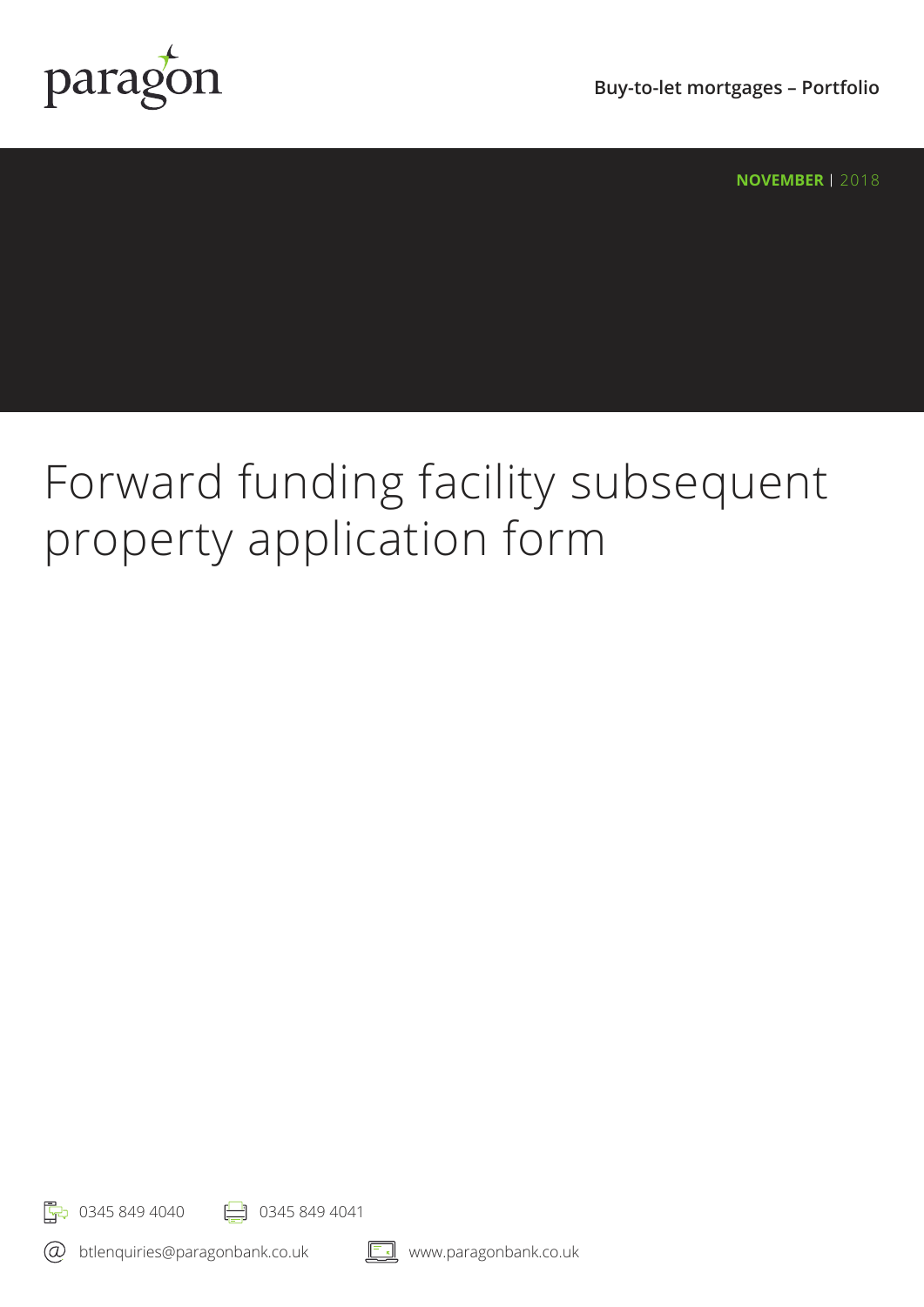**Where this application is being submitted by a professional adviser, this section must be completed in order to avoid processing delays.**

#### **Submitting intermediary**

To ensure compliance with any business agreements you have in place, and also that the business is allocated to the correct source, please confirm whether you are submitting:-

| As an appointed representative of |                                 | Network |
|-----------------------------------|---------------------------------|---------|
| As Directly Authorised            | Non regulated based on your CCL |         |
| Consultant's full name            |                                 |         |
| Consultant's FCA number           |                                 |         |
| Company name                      |                                 |         |
| Principal's FCA number            |                                 |         |
| Intermediary's address            |                                 |         |
|                                   |                                 |         |
|                                   | Postcode                        |         |
| Telephone number                  | Fax number                      |         |
| Email address                     |                                 |         |
| Paragon consultant code           |                                 |         |

#### **Originating intermediary**

Where this application is being originated by a different intermediary to the submitting intermediary, please complete the following details:

| Consultant's full name  |            |
|-------------------------|------------|
| Consultant's FCA number |            |
| Company name            |            |
| Principal's FCA number  |            |
| Intermediary's address  |            |
|                         |            |
|                         | Postcode   |
| Telephone number        | Fax number |
| Email address           |            |
| Paragon consultant code |            |



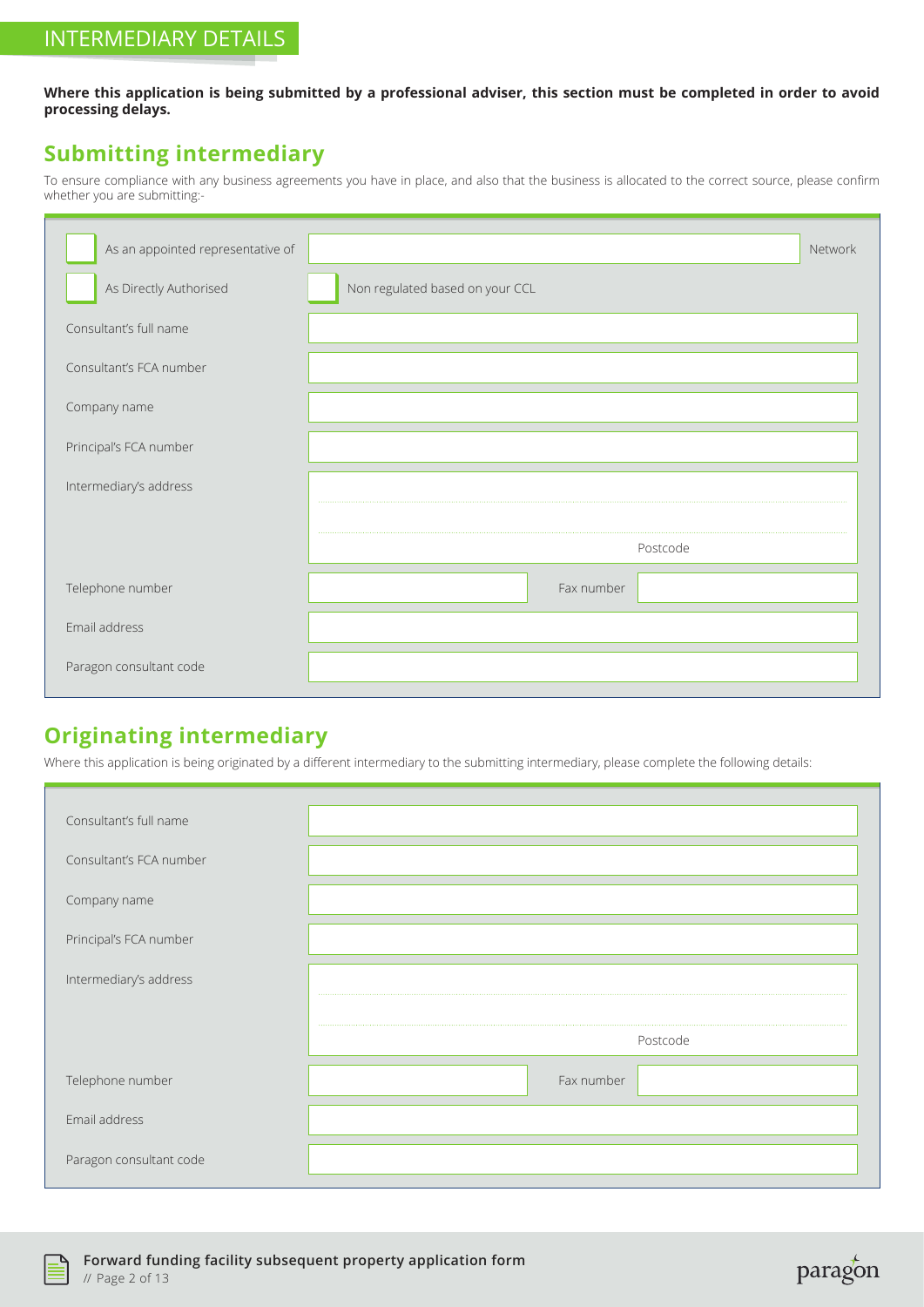I / We confirm that, with the exception of the details below or any other changes notified on a separate sheet, the information set out within the full application form dated  $\frac{1}{2}$  / for account number  $\frac{1}{2}$  submitted for the facility, remains accurate and unchanged.

I / We confirm that details of any subsequent changes of information, since the full application referred to, are detailed on a separate sheet.

I / We confirm that no applications have been made to or completed with other lenders for further borrowing, whether domestic, commercial, secured or unsecured, unless detailed on a separate sheet.

# **Application details**

| Facility reference number                     | (as per facility terms letter) |
|-----------------------------------------------|--------------------------------|
| Limited company / LLP name<br>(if applicable) |                                |
| Correspondance address                        |                                |
|                                               | ahontzo                        |

#### **Additional information**



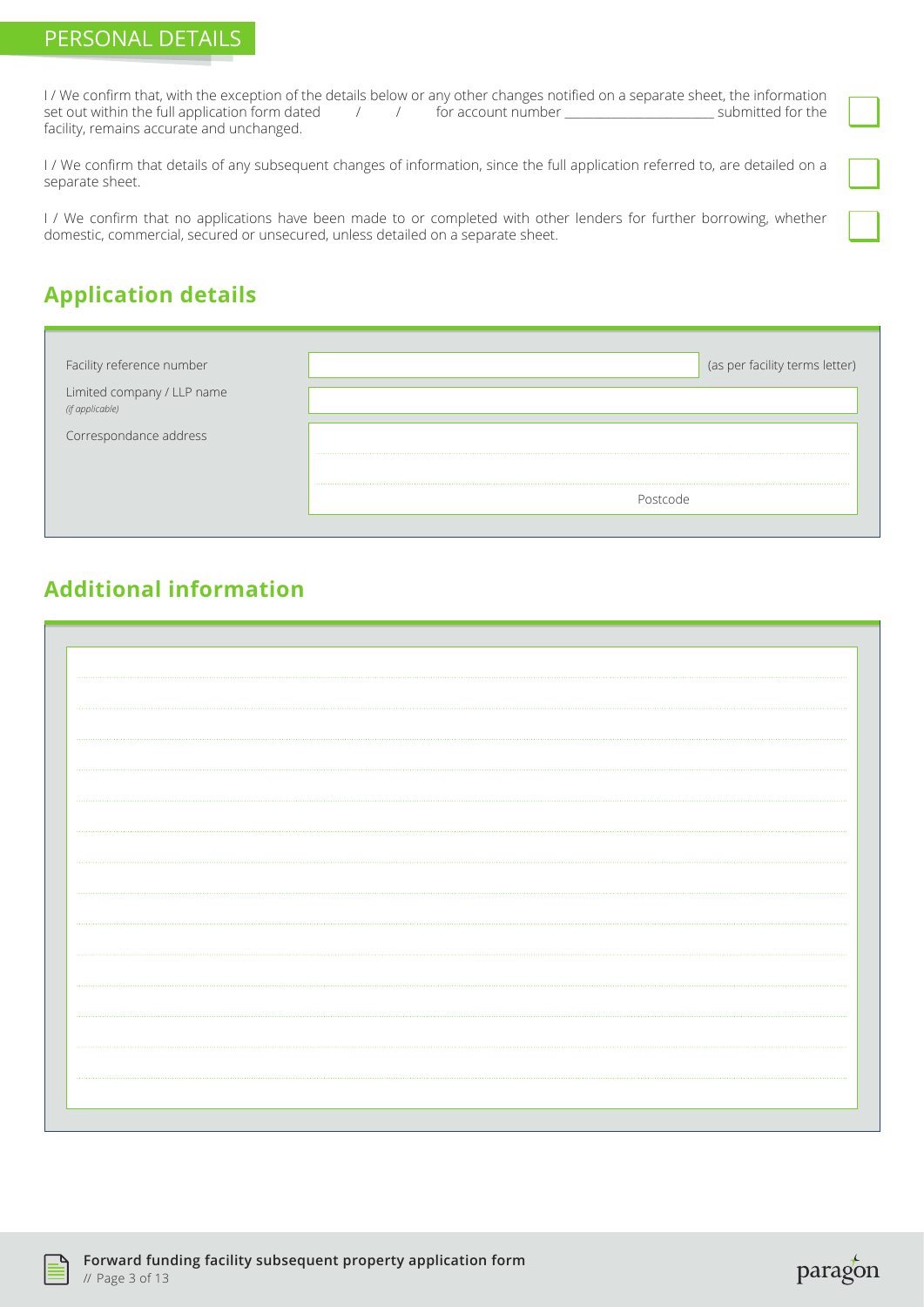# **Applicant / Guarantor 1**

| Title                                                                        | <b>Miss</b><br>Mr<br><b>Mrs</b><br>Ms<br>Other |
|------------------------------------------------------------------------------|------------------------------------------------|
| First names (in full)                                                        |                                                |
| Surname                                                                      |                                                |
| Current residential address<br>(Please ensure the postcode is shown in full) |                                                |
|                                                                              | Postcode                                       |
| Length of time at this address                                               | Years<br>Months                                |
| Home telephone number                                                        |                                                |
| Mobile telephone number                                                      |                                                |
| Email address                                                                |                                                |

# **Applicant / Guarantor 2**

| Title                                                                        | Ms<br>Other<br>Mr<br><b>Mrs</b><br><b>Miss</b> |
|------------------------------------------------------------------------------|------------------------------------------------|
| First names (in full)                                                        |                                                |
| Surname                                                                      |                                                |
| Current residential address<br>(Please ensure the postcode is shown in full) | 1.1.1.1.1<br>                                  |
|                                                                              | Postcode                                       |
| Length of time at this address                                               | Months<br>Years                                |
| Home telephone number                                                        |                                                |
| Mobile telephone number                                                      |                                                |
| Email address                                                                |                                                |



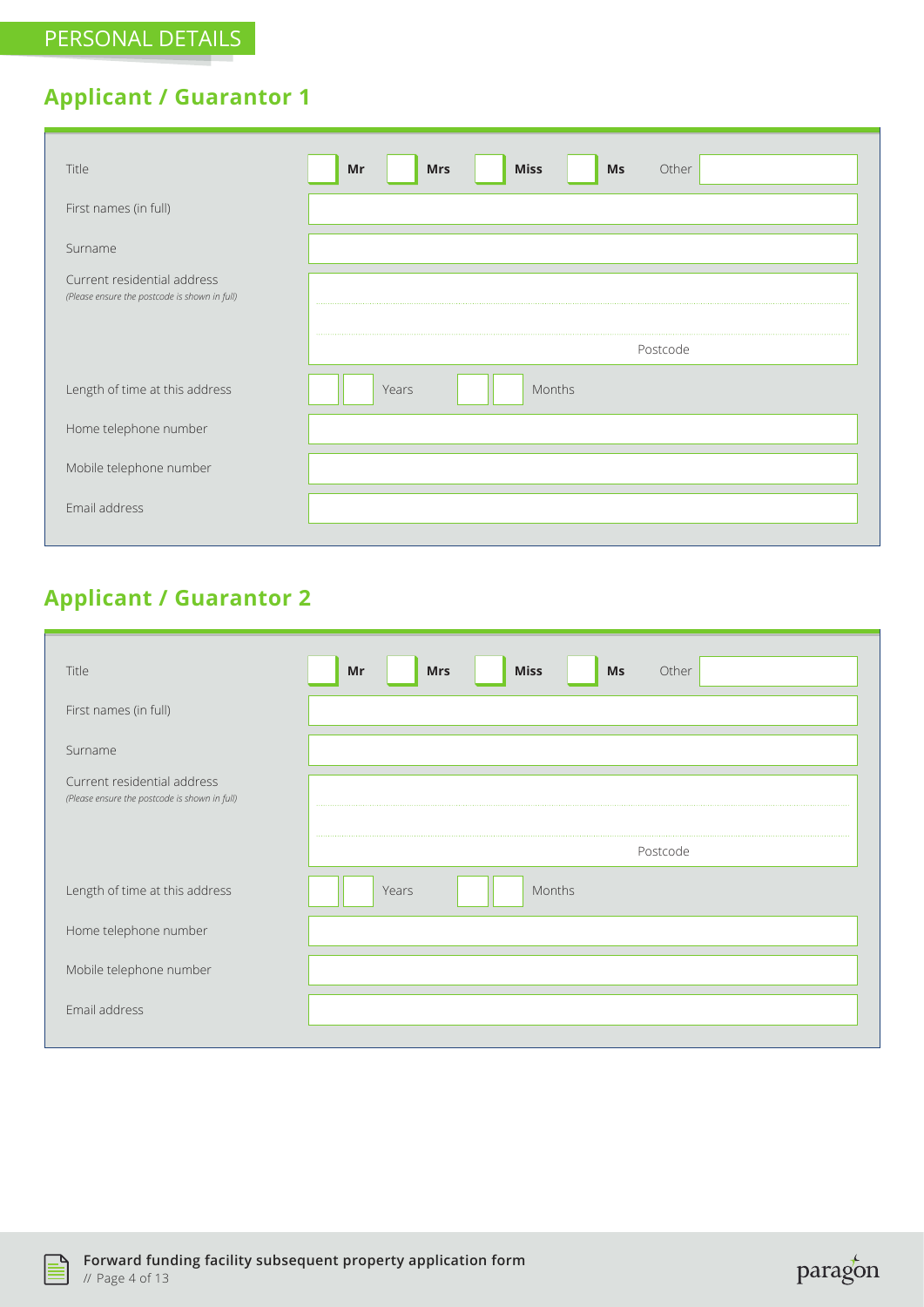# **Applicant / Guarantor 3**

| Title                                                                        | <b>Miss</b><br><b>Mrs</b><br>Other<br>Mr<br>Ms |
|------------------------------------------------------------------------------|------------------------------------------------|
| First names (in full)                                                        |                                                |
| Surname                                                                      |                                                |
| Current residential address<br>(Please ensure the postcode is shown in full) | <b></b><br>                                    |
|                                                                              | Postcode                                       |
| Length of time at this address                                               | Years<br>Months                                |
| Home telephone number                                                        |                                                |
| Mobile telephone number                                                      |                                                |
| Email address                                                                |                                                |

# **Applicant / Guarantor 4**

| Title                                                                        | Other<br>Mr<br><b>Mrs</b><br><b>Miss</b><br>Ms |
|------------------------------------------------------------------------------|------------------------------------------------|
| First names (in full)                                                        |                                                |
| Surname                                                                      |                                                |
| Current residential address<br>(Please ensure the postcode is shown in full) | <b><i><u>ALCOHOL:</u></i></b><br>              |
|                                                                              | Postcode                                       |
| Length of time at this address                                               | Months<br>Years                                |
| Home telephone number                                                        |                                                |
| Mobile telephone number                                                      |                                                |
| Email address                                                                |                                                |



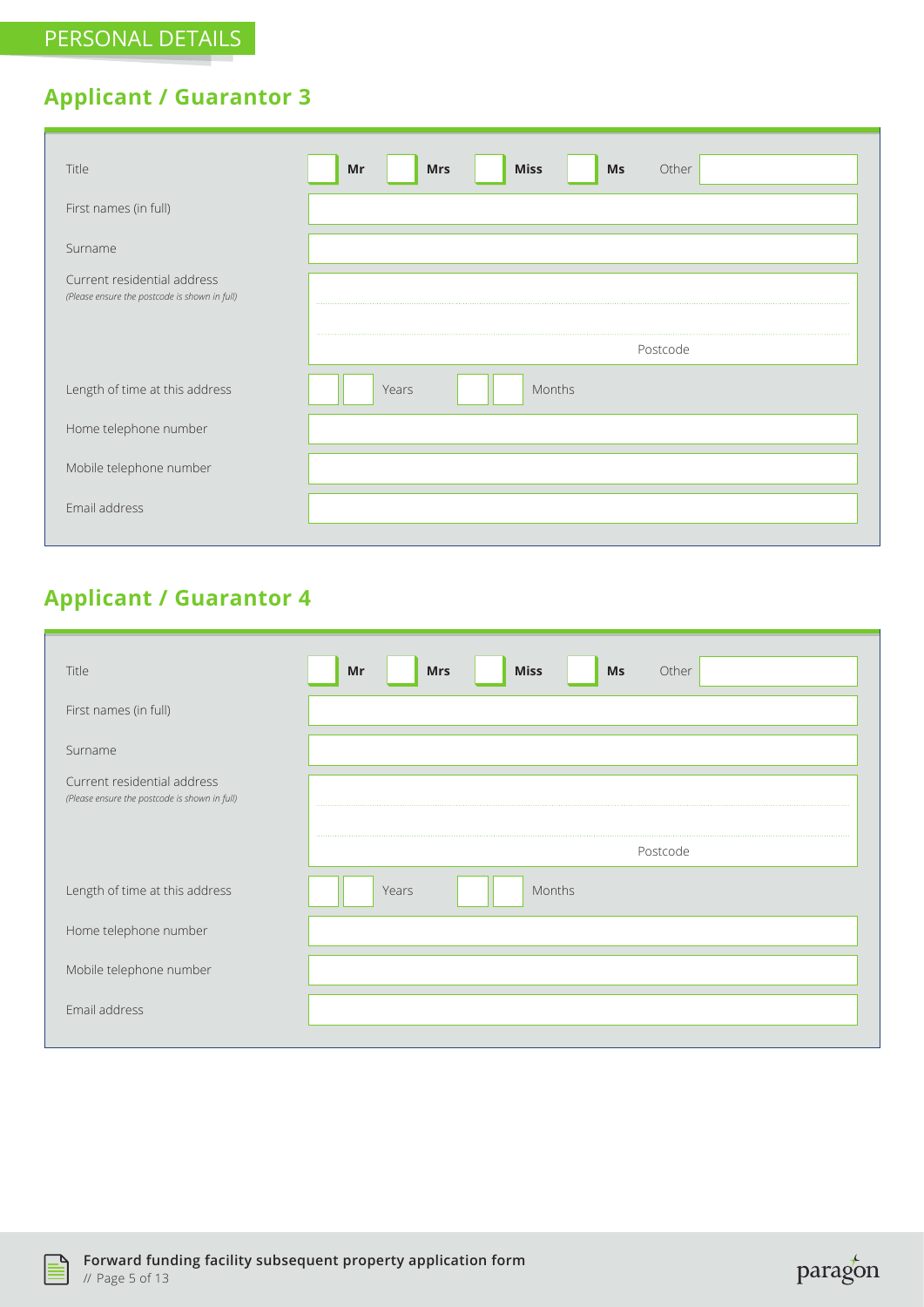# **List of property exclusions**

By ticking the below boxes you confirm that:

| Any capital raising is being utilised for purposes concerned with the owning and renting of residential property                       |  |
|----------------------------------------------------------------------------------------------------------------------------------------|--|
| The property is not being purchased or refinanced through a property investment club or syndicate                                      |  |
| The applicants are not in any way connected to a property investment club or syndicate                                                 |  |
| The property is NOT:                                                                                                                   |  |
| a property with more than 20 self-contained units                                                                                      |  |
| a shared ownership property (currently or previously)                                                                                  |  |
| a converted flat where the applicant occupies a property in the same building                                                          |  |
| a freehold flat or maisonette in England or Wales                                                                                      |  |
| designated as defective under any housing legislation                                                                                  |  |
| subject to agricultural or other planning restrictions                                                                                 |  |
| subject to notice of mineral extraction, contaminated land or previous mining subsidence and landfill                                  |  |
| being purchased under the Right to Buy scheme or Housing Association Scheme                                                            |  |
| built within the last ten years without an NHBC certificate or other guarantee acceptable to us                                        |  |
| leasehold with less than 85 years unexpired at the start, and/or less than 65 years unexpired at the end of the<br>mortgage            |  |
| a non traditional construction such as concrete or timber or where existing or possible structural defects are apparent                |  |
| located within either ten meters of an electrical sub-station or 100 metres of an overhead high voltage cable or<br>communication mast |  |
| subject to a pre-emption clause                                                                                                        |  |
| a property with solar panels fitted where they are subject to a lease agreement                                                        |  |

paragon

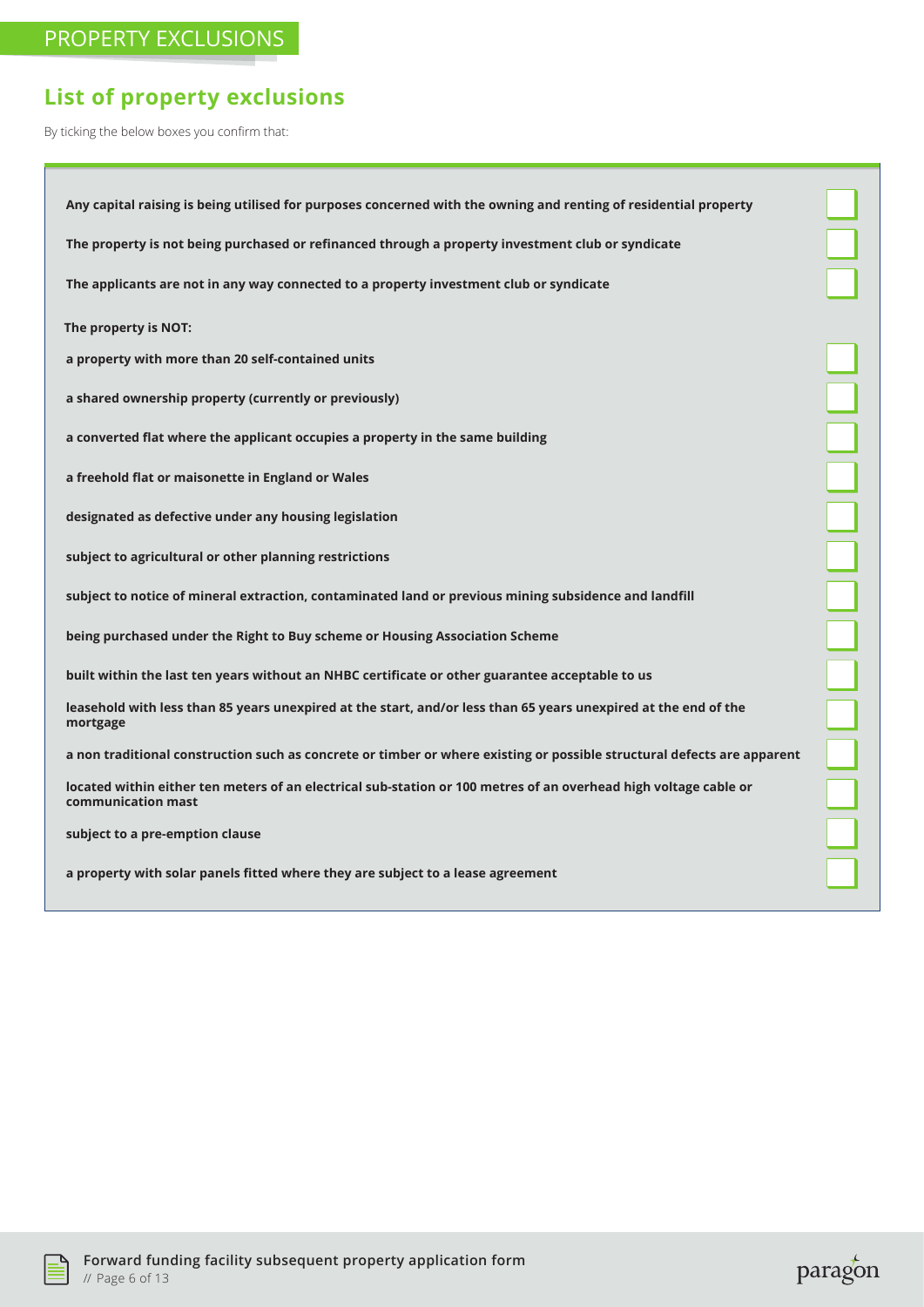# **Property 1**

| Loan required<br>£<br>Term<br>Years<br><b>Interest only</b><br><b>Capital and Interest</b><br>Method of repayment<br><b>Purchase</b><br>Remortgage<br>Loan purpose<br>Purchase price<br>£<br>(if remortgage, please state original purchase<br>price and date purchased)<br>Estimated value<br>£<br>Address of property<br>Postcode<br><b>Flat / Maisonette</b><br><b>Bungalow</b><br>Type of property<br><b>House</b><br>Number of self-contained units<br><b>Purpose built</b><br>If flat or maisonette<br><b>Converted</b><br><b>Studio</b><br><b>Detached</b><br>Semi-detached<br>If house or bungalow<br><b>Terraced</b><br>Number of flats in block<br>Number of storeys in block<br><b>Freehold</b><br>Leasehold<br>Tenure<br>Unexpired term<br>If leasehold:<br>Years<br>Age of property<br>Years<br>Is the property attached to, or above,<br>If yes, give details<br><b>Yes</b><br><b>No</b><br>commercial premises?<br>Is the property ex local authority?<br>If yes, give details<br><b>Yes</b><br><b>No</b> |                                    |  |
|--------------------------------------------------------------------------------------------------------------------------------------------------------------------------------------------------------------------------------------------------------------------------------------------------------------------------------------------------------------------------------------------------------------------------------------------------------------------------------------------------------------------------------------------------------------------------------------------------------------------------------------------------------------------------------------------------------------------------------------------------------------------------------------------------------------------------------------------------------------------------------------------------------------------------------------------------------------------------------------------------------------------------|------------------------------------|--|
|                                                                                                                                                                                                                                                                                                                                                                                                                                                                                                                                                                                                                                                                                                                                                                                                                                                                                                                                                                                                                          | Product and interest rate required |  |
|                                                                                                                                                                                                                                                                                                                                                                                                                                                                                                                                                                                                                                                                                                                                                                                                                                                                                                                                                                                                                          |                                    |  |
|                                                                                                                                                                                                                                                                                                                                                                                                                                                                                                                                                                                                                                                                                                                                                                                                                                                                                                                                                                                                                          |                                    |  |
|                                                                                                                                                                                                                                                                                                                                                                                                                                                                                                                                                                                                                                                                                                                                                                                                                                                                                                                                                                                                                          |                                    |  |
|                                                                                                                                                                                                                                                                                                                                                                                                                                                                                                                                                                                                                                                                                                                                                                                                                                                                                                                                                                                                                          |                                    |  |
|                                                                                                                                                                                                                                                                                                                                                                                                                                                                                                                                                                                                                                                                                                                                                                                                                                                                                                                                                                                                                          |                                    |  |
|                                                                                                                                                                                                                                                                                                                                                                                                                                                                                                                                                                                                                                                                                                                                                                                                                                                                                                                                                                                                                          |                                    |  |
|                                                                                                                                                                                                                                                                                                                                                                                                                                                                                                                                                                                                                                                                                                                                                                                                                                                                                                                                                                                                                          |                                    |  |
|                                                                                                                                                                                                                                                                                                                                                                                                                                                                                                                                                                                                                                                                                                                                                                                                                                                                                                                                                                                                                          |                                    |  |
|                                                                                                                                                                                                                                                                                                                                                                                                                                                                                                                                                                                                                                                                                                                                                                                                                                                                                                                                                                                                                          |                                    |  |
|                                                                                                                                                                                                                                                                                                                                                                                                                                                                                                                                                                                                                                                                                                                                                                                                                                                                                                                                                                                                                          |                                    |  |
|                                                                                                                                                                                                                                                                                                                                                                                                                                                                                                                                                                                                                                                                                                                                                                                                                                                                                                                                                                                                                          |                                    |  |
|                                                                                                                                                                                                                                                                                                                                                                                                                                                                                                                                                                                                                                                                                                                                                                                                                                                                                                                                                                                                                          |                                    |  |
|                                                                                                                                                                                                                                                                                                                                                                                                                                                                                                                                                                                                                                                                                                                                                                                                                                                                                                                                                                                                                          |                                    |  |
|                                                                                                                                                                                                                                                                                                                                                                                                                                                                                                                                                                                                                                                                                                                                                                                                                                                                                                                                                                                                                          |                                    |  |
|                                                                                                                                                                                                                                                                                                                                                                                                                                                                                                                                                                                                                                                                                                                                                                                                                                                                                                                                                                                                                          |                                    |  |
|                                                                                                                                                                                                                                                                                                                                                                                                                                                                                                                                                                                                                                                                                                                                                                                                                                                                                                                                                                                                                          |                                    |  |
|                                                                                                                                                                                                                                                                                                                                                                                                                                                                                                                                                                                                                                                                                                                                                                                                                                                                                                                                                                                                                          |                                    |  |
|                                                                                                                                                                                                                                                                                                                                                                                                                                                                                                                                                                                                                                                                                                                                                                                                                                                                                                                                                                                                                          |                                    |  |



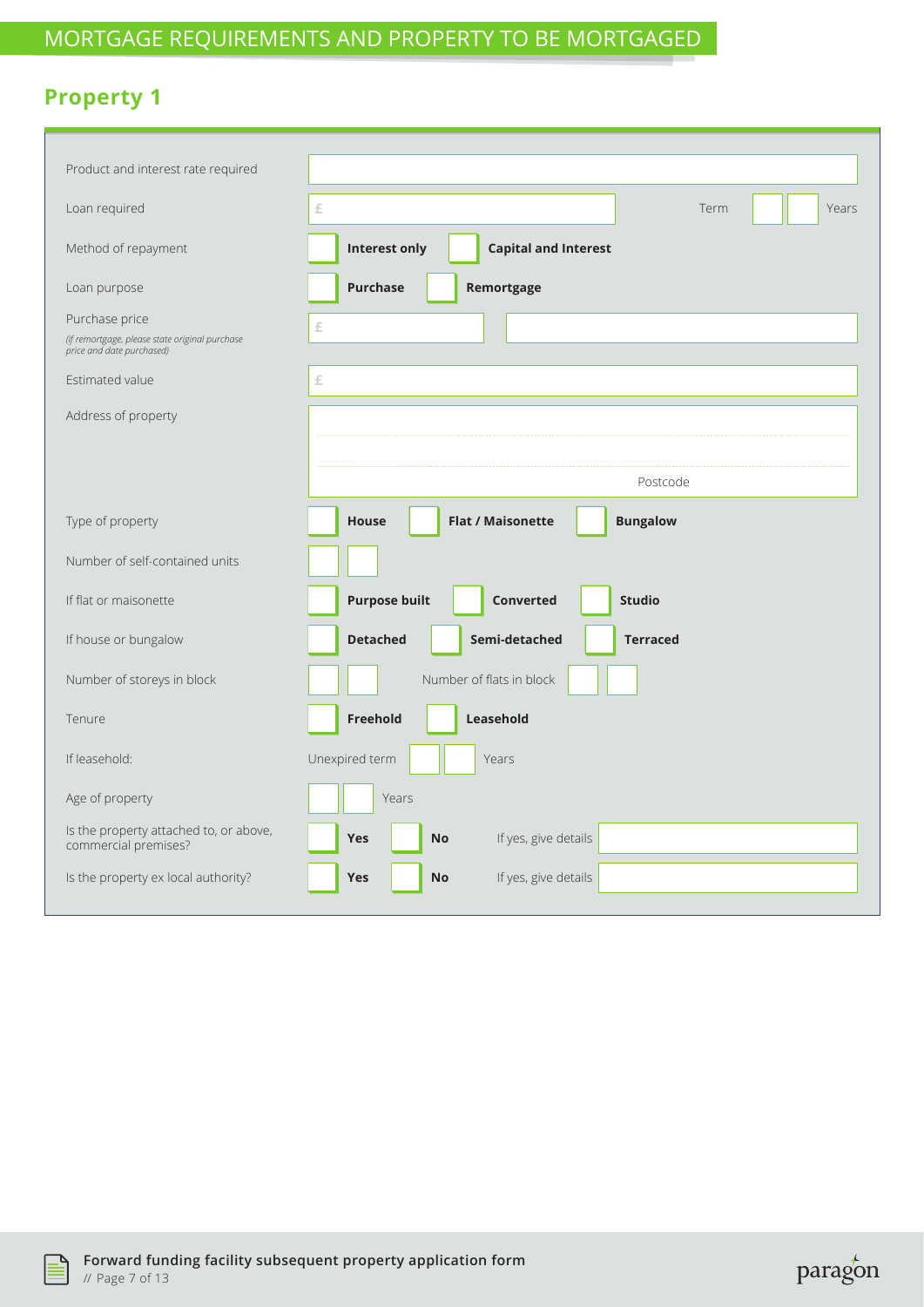### MORTGAGE REQUIREMENTS AND PROPERTY TO BE MORTGAGED

#### **Property 1** *(continued)*

| Is the property to be let or occupied by<br>the current, or a former owner, of the<br>property? | Yes<br><b>No</b>        | If yes, give details                  |
|-------------------------------------------------------------------------------------------------|-------------------------|---------------------------------------|
| Is the property in, or to be in,<br>multiple occupation?                                        | <b>Yes</b><br><b>No</b> | If yes, number of unrelated occupants |
| Anticipated rental/rental income<br>received                                                    | £                       | Per mont                              |
| Source of deposit (purchases)                                                                   |                         |                                       |
| Name and address of person to<br>contact to arrange an inspection of<br>the property            |                         |                                       |
|                                                                                                 |                         | Postcode                              |
| Telephone number                                                                                |                         |                                       |
| Mobile number                                                                                   |                         |                                       |



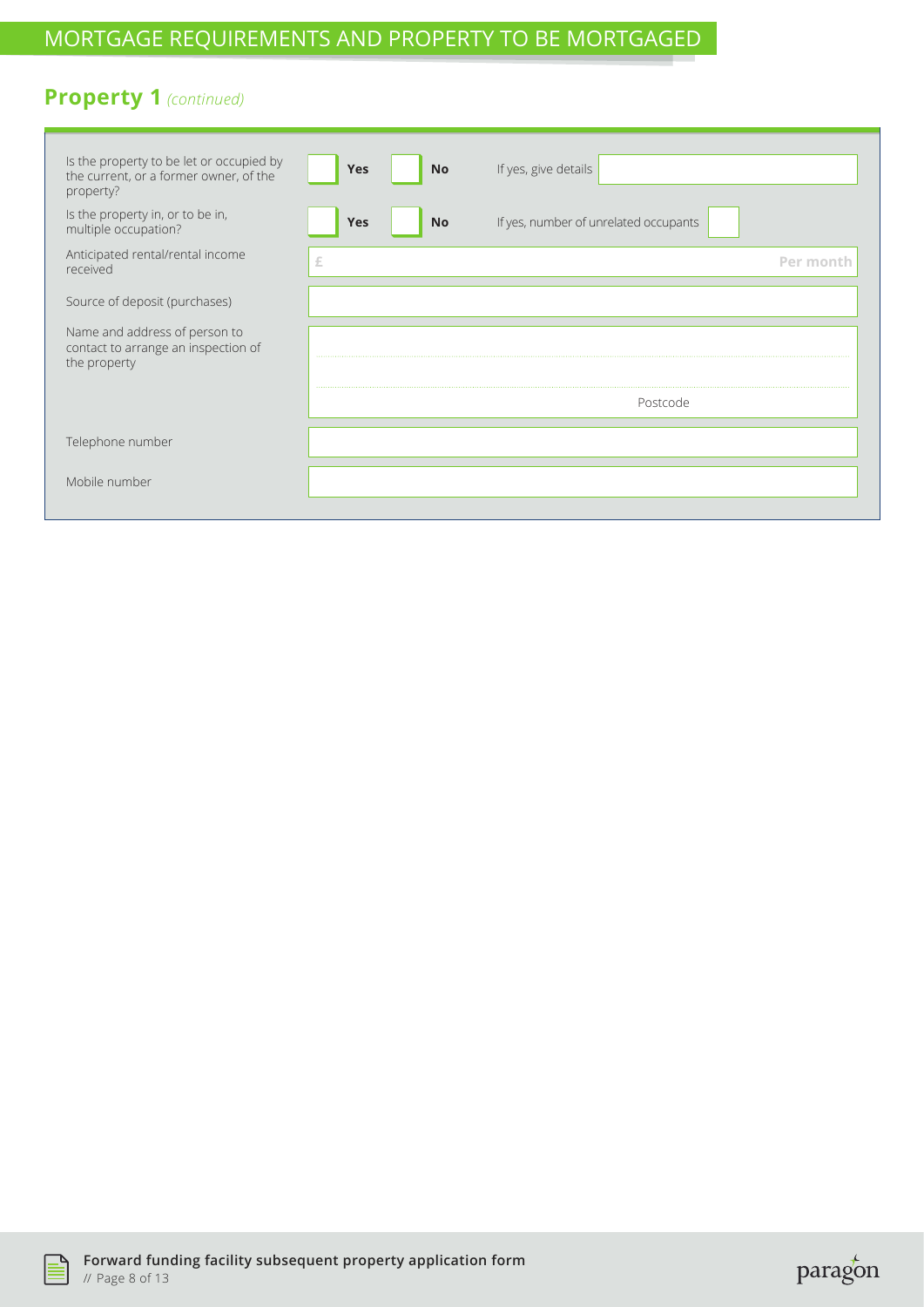# **Property 2**

| Product and interest rate required                                          |                                                             |
|-----------------------------------------------------------------------------|-------------------------------------------------------------|
| Loan required                                                               | £<br>Term<br>Years                                          |
| Method of repayment                                                         | <b>Interest only</b><br><b>Capital and Interest</b>         |
| Loan purpose                                                                | <b>Purchase</b><br>Remortgage                               |
| Purchase price                                                              | £                                                           |
| (if remortgage, please state original purchase<br>price and date purchased) |                                                             |
| Estimated value                                                             | £                                                           |
| Address of property                                                         |                                                             |
|                                                                             |                                                             |
|                                                                             | Postcode                                                    |
|                                                                             |                                                             |
| Type of property                                                            | <b>Flat / Maisonette</b><br><b>Bungalow</b><br><b>House</b> |
| Number of self-contained units                                              |                                                             |
| If flat or maisonette                                                       | <b>Purpose built</b><br><b>Converted</b><br><b>Studio</b>   |
| If house or bungalow                                                        | Semi-detached<br><b>Detached</b><br><b>Terraced</b>         |
| Number of storeys in block                                                  | Number of flats in block                                    |
| Tenure                                                                      | Freehold<br>Leasehold                                       |
| If leasehold:                                                               | Unexpired term<br>Years                                     |
| Age of property                                                             | Years                                                       |
| Is the property attached to, or above,<br>commercial premises?              | <b>Yes</b><br><b>No</b><br>If yes, give details             |
| Is the property ex local authority?                                         | If yes, give details<br><b>Yes</b><br><b>No</b>             |
|                                                                             |                                                             |



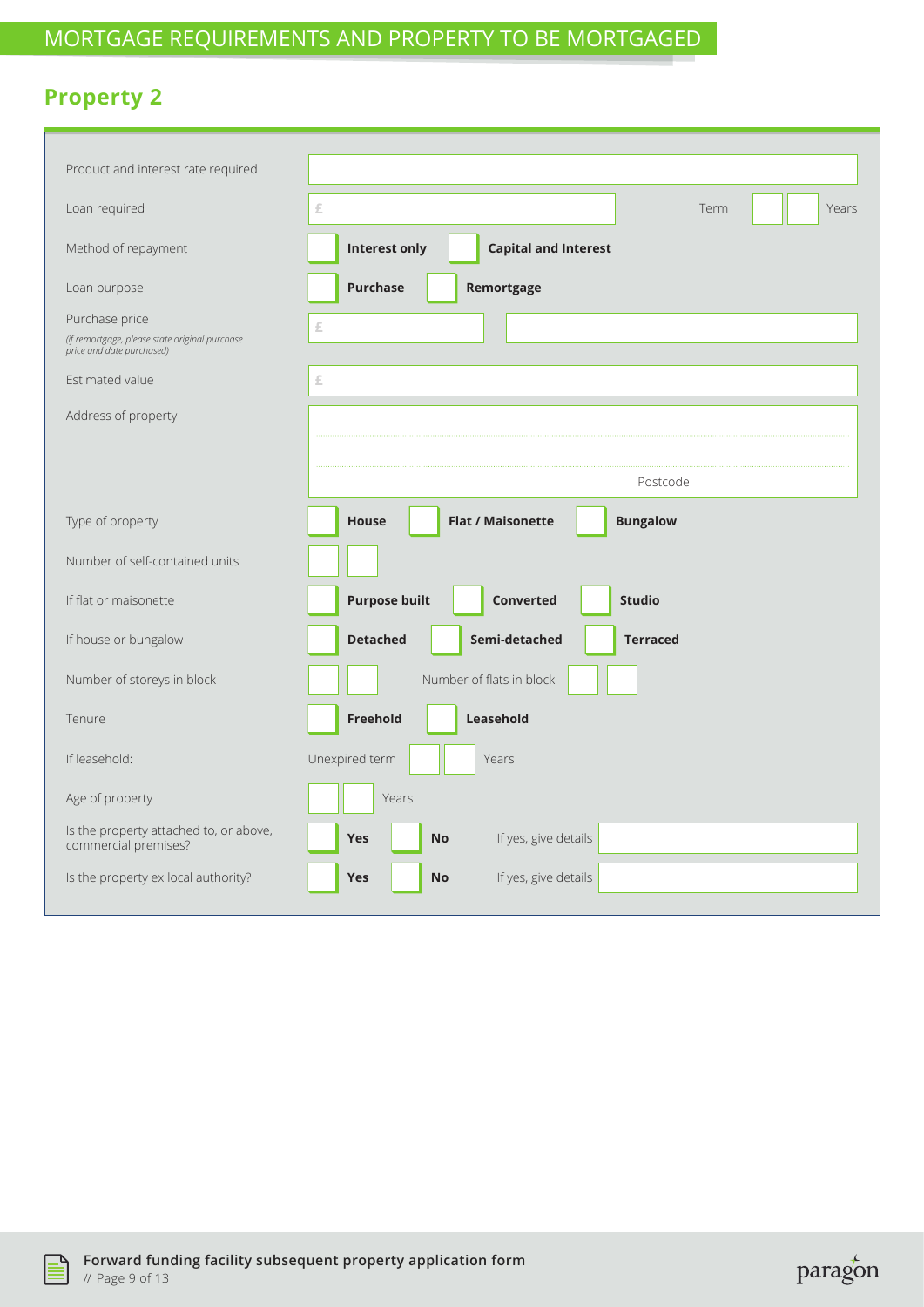### MORTGAGE REQUIREMENTS AND PROPERTY TO BE MORTGAGED

#### **Property 2** *(continued)*

| Is the property to be let or occupied by<br>the current, or a former owner, of the<br>property? | Yes<br><b>No</b>        | If yes, give details                  |  |
|-------------------------------------------------------------------------------------------------|-------------------------|---------------------------------------|--|
| Is the property in, or to be in,<br>multiple occupation?                                        | <b>Yes</b><br><b>No</b> | If yes, number of unrelated occupants |  |
| Anticipated rental/rental income<br>received                                                    | £                       | Per mont                              |  |
| Source of deposit (purchases)                                                                   |                         |                                       |  |
| Name and address of person to<br>contact to arrange an inspection of<br>the property            |                         |                                       |  |
|                                                                                                 | Postcode                |                                       |  |
| Telephone number                                                                                |                         |                                       |  |
| Mobile number                                                                                   |                         |                                       |  |



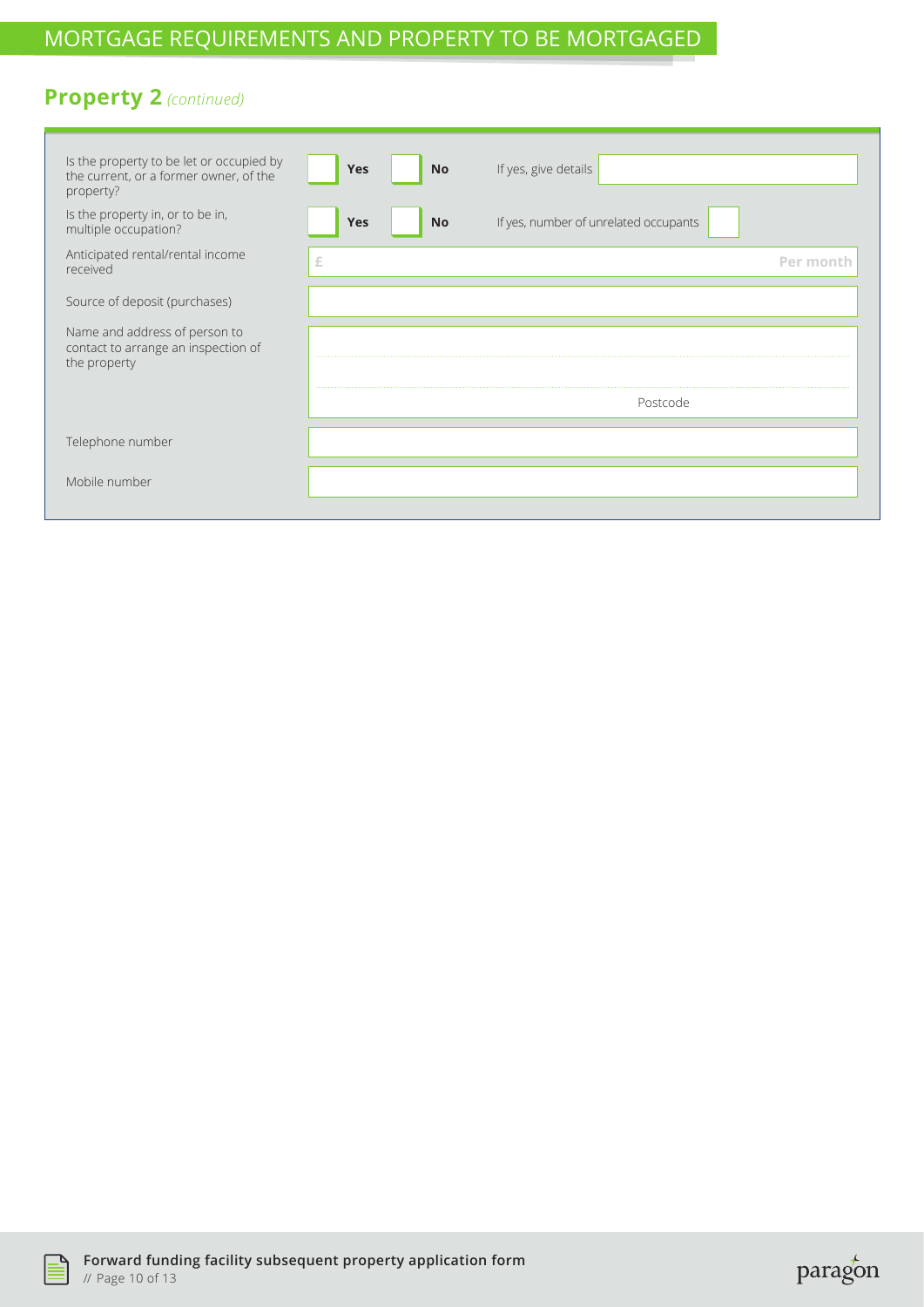#### **Solicitor details**

Please note: It is normally possible for the solicitor you/the company appoint to also act for the Lender. However, we can only instruct your solicitor if the firm has been/will be appointed to Paragon's conveyancing panel, having met our criteria. We reserve the right to refuse to instruct your solicitor at our discretion. Please refer to our portfolio lending guidelines and submission requirements for further information.

| Solicitor firm name                                                                |          |
|------------------------------------------------------------------------------------|----------|
| Name of person acting                                                              |          |
| Address                                                                            |          |
|                                                                                    | Postcode |
| Telephone number                                                                   |          |
| Fax number                                                                         |          |
| Email address                                                                      |          |
| DX number                                                                          |          |
| What (if any) is the relationship<br>between you/the company and the<br>solicitor? |          |

# **Additional information** *(must be completed in all circumstances)*

As a responsible lender, when you apply for a mortgage/insurance, we have to assess all material facts before an offer is issued. It is your responsibility to disclose any material fact that could influence our decision.

The following questions we consider to be material and must be answered before we can assess your application.

|    | 1. Have you (or any persons normally resident with you):                                                                                                                                                          |            |           |
|----|-------------------------------------------------------------------------------------------------------------------------------------------------------------------------------------------------------------------|------------|-----------|
|    | a) ever been convicted of any offence (other than driving offences)?                                                                                                                                              | <b>Yes</b> | No        |
|    | b) had any insurer decline or cancel insurance or impose special terms?                                                                                                                                           | <b>Yes</b> | <b>No</b> |
|    | claimed on any home or personal insurance in the last three years?<br>$\mathsf{C}$                                                                                                                                | <b>Yes</b> | <b>No</b> |
| 2. | Is it your intention to leave the property unoccupied for more than 30 consecutive days a year?                                                                                                                   | <b>Yes</b> | <b>No</b> |
|    | 3. Are you aware of any future changes to your income or expenditure that would affect your ability<br>to repay the mortgage?                                                                                     | <b>Yes</b> | <b>No</b> |
|    | 4. Have you ever incurred mortgage or unsecured credit arrears, been declared bankrupt, entered into<br>arrangement with creditors or been party to a mortgage where the property has been taken into possession? | <b>Yes</b> | <b>No</b> |
|    | 5. Have you ever been declared bankrupt whilst being a director of a company that went into liquidation,<br>receivership or administration or been disqualified from being a director of a company?               | <b>Yes</b> | <b>No</b> |
| 6. | Have you ever had a county court judgement or any other court order made against you?                                                                                                                             | <b>Yes</b> | <b>No</b> |
|    | 7. Have you been refused a mortgage in the last 12 months?                                                                                                                                                        | <b>Yes</b> | <b>No</b> |

If you have answered yes to any of the above questions, or if you are in doubt as to whether any fact is material, you should provide full details.

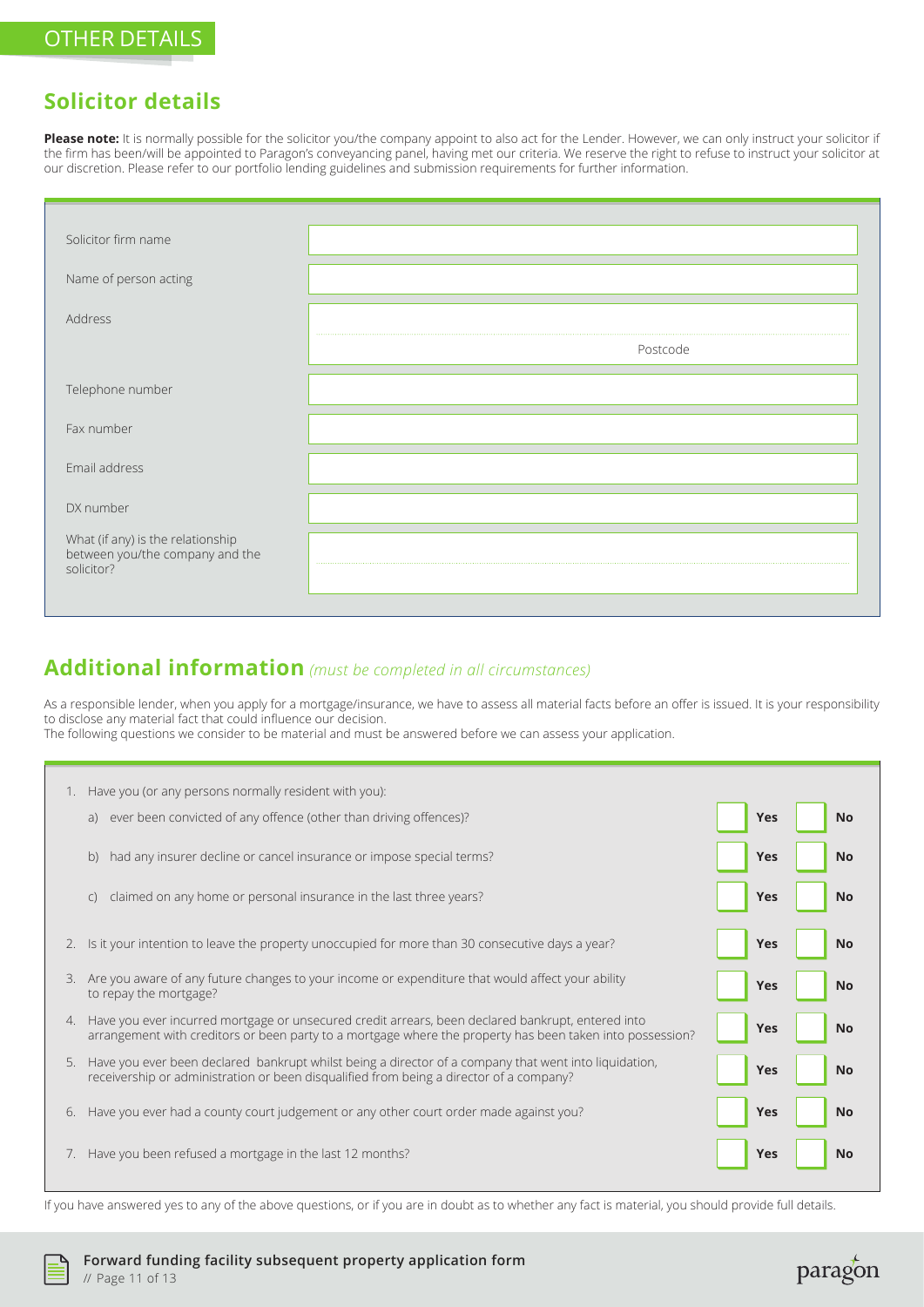#### **This is our standard client agreement upon which we intend to rely. For your own benefit and protection, you should read these terms carefully before proceeding. If you do not understand any point, please ask for further information.**

#### **By signing you are confirming that;**

- a) The information given, whether on the application form or otherwise, is true, accurate, complete and not misleading and that you will notify us promptly of any changes that may occur before the mortgage is completed
- b) You have never been refused a mortgage by another lender
- c) You have never been in arrears with any credit agreement
- d) You have never had a judgement for debt registered against you or been declared bankrupt/ sequestrated or failed to maintain payments under any mortgage or other credit agreement
- e) We may make all enquiries we feel appropriate (including with HM Revenue & Customs under the HMRC Verification Scheme to confirm the income information and documents you have provided are true and genuine, any Credit Reference Agency, or any past/present employer, accountant, lender or bank) for deciding whether to proceed with this application and which we consider necessary for confirmation, credit assessment and account management
- f) If identity and/or immigration papers are provided you give us permission to check your status with the Home Office. In compliance with the 2016 Immigration Act, your details will be checked against the Home Office database
- g) You waive any confidentiality or privilege in respect of this application, and the mortgage transaction as a whole, and confirm that any solicitor or other party acting for you is authorised to disclose to us , at any time (whether before or after completion of the mortgage), any information or documentation we request which ought reasonably to be considered relevant or which might reasonably influence our decision to lend, including the entirety of the solicitor's file(s) (regardless of whether there is a joint file or a separate file for you and us ), the financial records and the ledger card
- h) If we provide you with a copy of, or extract from, our valuation report, we make no representation or warranty (express or implied) nor accept any liability or responsibility in respect of its contents
- i) Any payments in respect of the mortgage are made for, and on behalf of, all parties to it
- i) Where you are not a consumer buy to let borrower, your mortgage is entered in wholly or predominantly for the purposes of a business carried on, or intended to be carried on, by you. You understand that you will not have the benefit of the protection and remedies that would be available to you under the Mortgage Credit Directive Order if the agreement were a regulated mortgage contract under that Order. You are aware that if you are in any doubt as to the consequences of the agreement not being regulated by the Order then you should seek independent legal advice
- k) We may record or monitor any telephone or email communication with you for training purposes or client protection
- l) We may decline this application or withdraw any subsequent offer without stating a reason
- m) Any additional security insurance arrangements are for our benefit only and you have no right or claim in relation to them
- n) You are aware that it is a criminal offence to knowingly provide false information to obtain a mortgage and that it may make you liable to criminal prosecution
- o) You are aware that to forge a signature may make you liable to criminal prosecution
- p) You are aware of and consent to the Securitisation and the Your data Our promise provisions below

#### **Securitisation**

You confirm that we may transfer or securitise any mortgage or guarantee that you may have with us. You understand that securitisation typically involves us transferring all or some of the rights and duties that go with the mortgage or guarantee to an investor who normally asks us to carry on administering them as though our own. So that, for example, following securitisation we would normally continue to collect payments and should you experience any difficulties in making payments, or have any queries, you should contact us.

#### **Your data – Our promise**

Paragon knows that your personal data belongs to you and not us. That's why when you, or a third party, share your personal data with us we make sure that we keep it private and safe.

We use your personal data to decide whether you're eligible for a Paragon product, to administer your account and for a variety of other reasons but sometimes it may lead to us refusing to provide, or continue to provide, you with a product or service.

Your information may be transferred to and stored in locations outside the UK and European Economic Area (EEA), including countries that may not have the same level of protection for personal information. When we do this, we'll ensure it has an appropriate level of protection and that the transfer is lawful. We may need to transfer your information in this way to carry out our contract with you, to fulfil a legal obligation, to protect the public interest and/or for our legitimate interests.

To ensure that your personal data does receive an adequate level of protection, we have put in place approved standard contractual clauses which constitute appropriate measures to ensure that your personal data is treated by those third parties in a way that is consistent with and which represents the EU and UK laws on data protection.

If you are an Expatriate, due to the nature of the product you have chosen, a set of transfers of your personal information to countries outside the UK may be required. Our lawful basis for these transfers are because they are necessary to implement precontractual measures and for the performance of a contract between you and Paragon. We also share your information with a number of third parties.

You have the right to know how we, and the fraud prevention agencies, will use your information. The personal information we collect from you will be shared with fraud prevention agencies who will use it to prevent fraud and money laundering and to verify your identity. If fraud is detected, you could be refused certain services, finance or employment. Your information will also be shared with credit reference agencies (CRAs) to carry out credit checks and record details of your repayment history.

In considering your application we will search your personal and, where applicable, business record at one or more CRA's. They will add to your records details of our search and your application and this will be seen by other organisations that make searches. Information held about you by the CRA's may already be linked to records relating to one or more of your partners. For the purposes of this application you may be treated as financially linked and your application will be assessed with reference to any 'associated' records.

If you are a joint applicant or if you have told us of some other financial association with another person, you must be sure that you are entitled to;

- Disclose information about your joint applicant and anyone referred to by you
- Authorise us to search, link or record information at CRA's about you and anyone referred to by you

An 'association' between joint applicants and between you and anyone you tell us is your financial partner will be created at the CRA's. This will link your financial records, each of which will be taken into account in all future applications by either, or both of you. This will continue until one of you successfully files a disassociation at the CRA's. We will/may use a credit scoring or other automated decision-making system when assessing your application. You have the right to obtain human intervention on the part of the controller to express his or her point of view and to contest the decision.